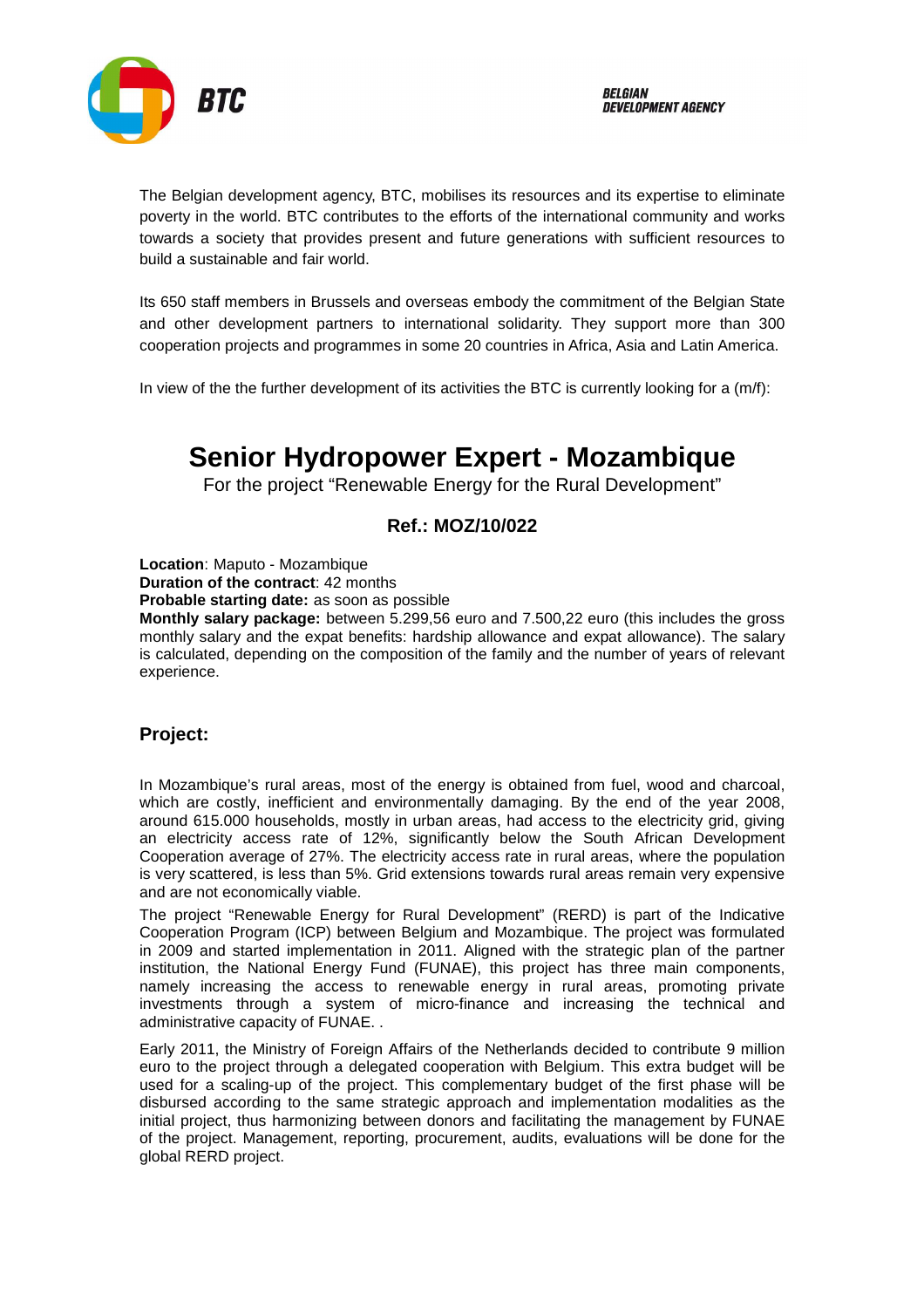

Three international technical assistants make part of the project team, namely one socioeconomic expert and two energy experts (photovoltaic and hydropower). The present position will be entirely financed through the Dutch contribution.

## **Function:**

The activities of the Technical Assistant will have the following key results:

- The technical issues of the project activities will be monitored, and more specifically:
	- o The installations and equipments, which will be provided in conformity with the needs assessments;
	- o The technical issues of the tender documents and the quality standards of the equipments to be provided;
	- o The proper maintenance of the equipments provided.
- The overall quality control of the program activities will be assured;
- The timely publication of quarterly progress reports and annual reports, as well as the final reports will be guaranteed;
- The implementation and vulgarization of the lessons learned (technical part of the program activities) during the implementation of the program will be assured.

The Hydropower Expert will act as a team member of FUNAE and so participates in all relevant meetings. More specifically he/she will:

- Analyse capacity building needs (training, IT, R&D) with the Mozambican partner and help to strengthen the institutional capacity;
- Provide links with other partners and projects in the energy and rural development sector;
- Assure the quality of the planning and reporting documents for the Steering Committee.

These tasks will be shared with the other technical assistants of the project, according to the field of expertise of each expert and to the workload, with a major concern for the good complementarities with the expert in photovoltaic energy.

## **Profile:**

The candidate possesses:

- A masters degree in civil, electrical or electro-mechanical engineering or an equivalent experience;
- A thorough experience in the hydropower engineering;
- Ten years of experience in planning, designing and supervising the construction of energy systems:
- At least three years of overseas experience, of which part in sub Saharan Africa;
- A proven capacity for project management and good knowledge of Project Cycle Management (PCM) methodology;
- A proven capacity for knowledge transfer;
- Team spirit and communication skills with colleagues and institutional and private local partners;
- Good knowledge of English and French or Dutch;
- Good knowledge of Portuguese will constitute a competitive advantage. BTC will support a serious commitment to engage in a learning process in this language before departure if necessary;
- Good health, and accept frequent field visits to remote areas;
- Sensitivity to the cross cutting issues of the Belgian cooperation (environment, gender, HIV/AIDS, children's rights and social economy).